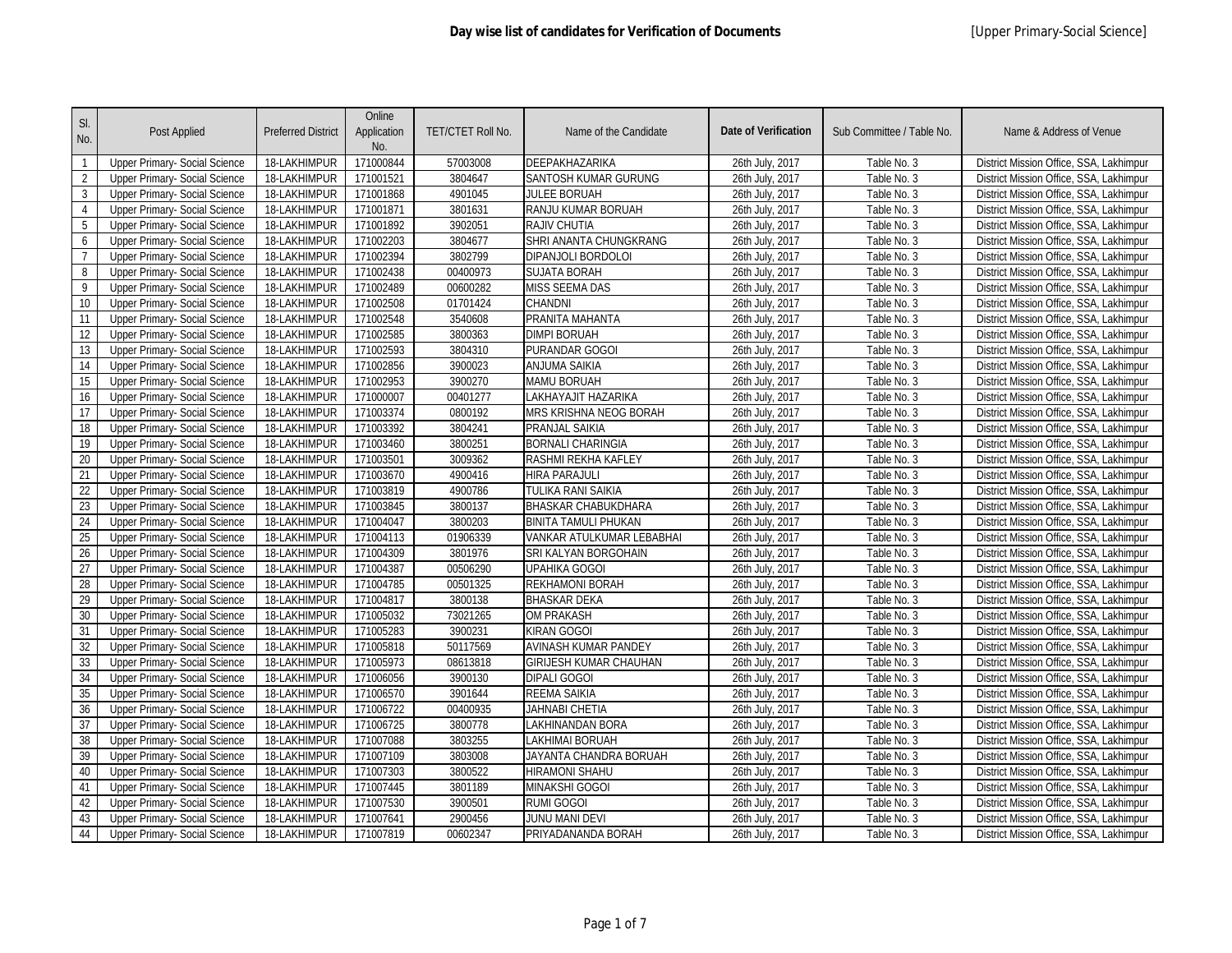| SI.<br>No. | Post Applied                         | <b>Preferred District</b> | Online<br>Application<br>No. | TET/CTET Roll No. | Name of the Candidate     | <b>Date of Verification</b> | Sub Committee / Table No. | Name & Address of Venue                 |
|------------|--------------------------------------|---------------------------|------------------------------|-------------------|---------------------------|-----------------------------|---------------------------|-----------------------------------------|
| 45         | Upper Primary- Social Science        | 18-LAKHIMPUR              | 171007897                    | 01600204          | PRIYA SADH                | 26th July, 2017             | Table No. 3               | District Mission Office, SSA, Lakhimpur |
| 46         | <b>Upper Primary- Social Science</b> | 18-LAKHIMPUR              | 171007981                    | 3802404           | BAHURATNA TAMULI BORUAH   | 26th July, 2017             | Table No. 3               | District Mission Office, SSA, Lakhimpur |
| 47         | Upper Primary- Social Science        | 18-LAKHIMPUR              | 171008107                    | 2800142           | DIPIKA PEGU DOLEY         | 26th July, 2017             | Table No. 3               | District Mission Office, SSA, Lakhimpur |
| 48         | Upper Primary- Social Science        | 18-LAKHIMPUR              | 171008127                    | 00503401          | <b>BEDANTA KALITA</b>     | 26th July, 2017             | Table No. 3               | District Mission Office, SSA, Lakhimpur |
| 49         | Upper Primary- Social Science        | 18-LAKHIMPUR              | 171008164                    | 1802243           | <b>TUTU DEORI</b>         | 26th July, 2017             | Table No. 3               | District Mission Office, SSA, Lakhimpur |
| 50         | Upper Primary- Social Science        | 18-LAKHIMPUR              | 171008539                    | 00601126          | <b>DIGANTA BORA</b>       | 26th July, 2017             | Table No. 3               | District Mission Office, SSA, Lakhimpur |
| 51         | Upper Primary- Social Science        | 18-LAKHIMPUR              | 171008671                    | 3050204           | MD.IMDAD ULLAH            | 26th July, 2017             | Table No. 3               | District Mission Office, SSA, Lakhimpur |
| 52         | Upper Primary- Social Science        | 18-LAKHIMPUR              | 171009168                    | 3805423           | <b>SMRITA SAIKIA NEOG</b> | 26th July, 2017             | Table No. 3               | District Mission Office, SSA, Lakhimpur |
| 53         | Upper Primary- Social Science        | 18-LAKHIMPUR              | 171009567                    | 2604062           | DHRUBA JYOTI KAMAN        | 26th July, 2017             | Table No. 3               | District Mission Office, SSA, Lakhimpur |
| 54         | <b>Upper Primary- Social Science</b> | 18-LAKHIMPUR              | 171009595                    | 3900119           | DHAMENDRA DOLEY           | 26th July, 2017             | Table No. 3               | District Mission Office, SSA, Lakhimpur |
| 55         | Upper Primary- Social Science        | 18-LAKHIMPUR              | 171009631                    | 5000205           | KAMALA PRADHAN            | 26th July, 2017             | Table No. 3               | District Mission Office, SSA, Lakhimpur |
| 56         | Upper Primary- Social Science        | 18-LAKHIMPUR              | 171009720                    | 3800406           | DIPTI HAZARIKA            | 26th July, 2017             | Table No. 3               | District Mission Office, SSA, Lakhimpur |
| 57         | Upper Primary- Social Science        | 18-LAKHIMPUR              | 171009871                    | 3803036           | JINTU CHIRING PHUKAN      | 26th July, 2017             | Table No. 3               | District Mission Office, SSA, Lakhimpur |
| 58         | Upper Primary- Social Science        | 18-LAKHIMPUR              | 171009952                    | 3803286           | LILA HAZARIKA             | 26th July, 2017             | Table No. 3               | District Mission Office, SSA, Lakhimpur |
| 59         | Upper Primary- Social Science        | 18-LAKHIMPUR              | 171009992                    | 3800420           | <b>EVARANI DOLEY</b>      | 26th July, 2017             | Table No. 3               | District Mission Office, SSA, Lakhimpur |
| 60         | Upper Primary- Social Science        | 18-LAKHIMPUR              | 171010197                    | 57001690          | ASHIQUE CHOUDHURY         | 26th July, 2017             | Table No. 3               | District Mission Office, SSA, Lakhimpur |
| 61         | <b>Upper Primary- Social Science</b> | 18-LAKHIMPUR              | 171010426                    | 5000126           | <b>DIPTY REKHA BORA</b>   | 27th July, 2017             | Table No. 1               | District Mission Office, SSA, Lakhimpur |
| 62         | Upper Primary- Social Science        | 18-LAKHIMPUR              | 171010498                    | 3802325           | ANIL HAZARIKA             | 27th July, 2017             | Table No. 1               | District Mission Office, SSA, Lakhimpur |
| 63         | Upper Primary- Social Science        | 18-LAKHIMPUR              | 171010714                    | 3011810           | PARAG BHUYAN              | 27th July, 2017             | Table No. 1               | District Mission Office, SSA, Lakhimpur |
| 64         | Upper Primary- Social Science        | 18-LAKHIMPUR              | 171010726                    | 57008831          | <b>NAJIMA KHATUN</b>      | 27th July, 2017             | Table No. 1               | District Mission Office, SSA, Lakhimpur |
| 65         | <b>Upper Primary- Social Science</b> | 18-LAKHIMPUR              | 171010819                    | 3801017           | <b>MISS MOULUDA BEGUM</b> | 27th July, 2017             | Table No. 1               | District Mission Office, SSA, Lakhimpur |
| 66         | Upper Primary- Social Science        | 18-LAKHIMPUR              | 171010984                    | 3804688           | <b>BIPUL DUTTA</b>        | 27th July, 2017             | Table No. 1               | District Mission Office, SSA, Lakhimpur |
| 67         | <b>Upper Primary- Social Science</b> | 18-LAKHIMPUR              | 171011291                    | 3002750           | NANDITA BORUAH            | 27th July, 2017             | Table No. 1               | District Mission Office, SSA, Lakhimpur |
| 68         | Upper Primary- Social Science        | 18-LAKHIMPUR              | 171011298                    | 4901085           | <b>MAMATA BORAH</b>       | 27th July, 2017             | Table No. 1               | District Mission Office, SSA, Lakhimpur |
| 69         | <b>Upper Primary- Social Science</b> | 18-LAKHIMPUR              | 171011817                    | 5000787           | JAHNABI BARAH GOGOI       | 27th July, 2017             | Table No. 1               | District Mission Office, SSA, Lakhimpur |
| 70         | Upper Primary- Social Science        | 18-LAKHIMPUR              | 171011940                    | 07510319          | AVANTIKA KIRTI            | 27th July, 2017             | Table No. 1               | District Mission Office, SSA, Lakhimpur |
| 71         | Upper Primary- Social Science        | 18-LAKHIMPUR              | 171012230                    | 00603653          | KAVITA GOSWAMI            | 27th July, 2017             | Table No. 1               | District Mission Office, SSA, Lakhimpur |
| 72         | <b>Upper Primary- Social Science</b> | 18-LAKHIMPUR              | 171012284                    | 3902037           | <b>DHRUBAJIT HANDIQUE</b> | 27th July, 2017             | Table No. 1               | District Mission Office, SSA, Lakhimpur |
| 73         | Upper Primary- Social Science        | 18-LAKHIMPUR              | 171012359                    | 00914059          | DIPANKAR SAIKIA           | 27th July, 2017             | Table No. 1               | District Mission Office, SSA, Lakhimpur |
| 74         | <b>Upper Primary- Social Science</b> | 18-LAKHIMPUR              | 171012455                    | 00914059          | DIPANKAR SAIKIA           | 27th July, 2017             | Table No. 1               | District Mission Office, SSA, Lakhimpur |
| 75         | Upper Primary- Social Science        | 18-LAKHIMPUR              | 171012587                    | 4301238           | KALIDHAN DAS              | 27th July, 2017             | Table No. 1               | District Mission Office, SSA, Lakhimpur |
| 76         | Upper Primary- Social Science        | 18-LAKHIMPUR              | 171012746                    | 57000627          | AINUR CHOUDHURY           | 27th July, 2017             | Table No. 1               | District Mission Office, SSA, Lakhimpur |
| 77         | Upper Primary- Social Science        | 18-LAKHIMPUR              | 171013144                    | 3800078           | ARCHANA HAZARIKA          | 27th July, 2017             | Table No. 1               | District Mission Office, SSA, Lakhimpur |
| 78         | <b>Upper Primary- Social Science</b> | 18-LAKHIMPUR              | 171013459                    | 57000231          | <b>ABDUL MAZID</b>        | 27th July, 2017             | Table No. 1               | District Mission Office, SSA, Lakhimpur |
| 79         | Upper Primary- Social Science        | 18-LAKHIMPUR              | 171013680                    | 3803570           | MALABIKA KHANIKAR         | 27th July, 2017             | Table No. 1               | District Mission Office, SSA, Lakhimpur |
| 80         | <b>Upper Primary- Social Science</b> | 18-LAKHIMPUR              | 171014059                    | 57000059          | <b>ABDUL AZIT</b>         | 27th July, 2017             | Table No. 1               | District Mission Office, SSA, Lakhimpur |
| 81         | Upper Primary- Social Science        | 18-LAKHIMPUR              | 171014139                    | 4801073           | HIREN KUMAR NATH          | 27th July, 2017             | Table No. 1               | District Mission Office, SSA, Lakhimpur |
| 82         | Upper Primary- Social Science        | 18-LAKHIMPUR              | 171014382                    | 3804145           | PAPORI SONOWAL            | 27th July, 2017             | Table No. 1               | District Mission Office, SSA, Lakhimpur |
| 83         | Upper Primary- Social Science        | 18-LAKHIMPUR              | 171014638                    | 06902825          | KARTHIKEYAN               | 27th July, 2017             | Table No. 1               | District Mission Office, SSA, Lakhimpur |
| 84         | Upper Primary- Social Science        | 18-LAKHIMPUR              | 171015312                    | 3003179           | PRANITA SAIKIA            | 27th July, 2017             | Table No. 1               | District Mission Office, SSA, Lakhimpur |
| 85         | Upper Primary- Social Science        | 18-LAKHIMPUR              | 171015856                    | 01012998/00906208 | <b>PINKY</b>              | 27th July, 2017             | Table No. 1               | District Mission Office, SSA, Lakhimpur |
| 86         | Upper Primary- Social Science        | 18-LAKHIMPUR              | 171016070                    | 260084            | MANUJ KUMAR GOGOI         | 27th July, 2017             | Table No. 1               | District Mission Office, SSA, Lakhimpur |
| 87         | Upper Primary- Social Science        | 18-LAKHIMPUR              | 171016182                    | 02600845          | MANUJ KUMAR GOGOI         | 27th July, 2017             | Table No. 1               | District Mission Office, SSA, Lakhimpur |
| 88         | <b>Upper Primary- Social Science</b> | 18-LAKHIMPUR              | 171016853                    | 3900379           | NITUMONI BURAGOHAIN       | 27th July, 2017             | Table No. 1               | District Mission Office, SSA, Lakhimpur |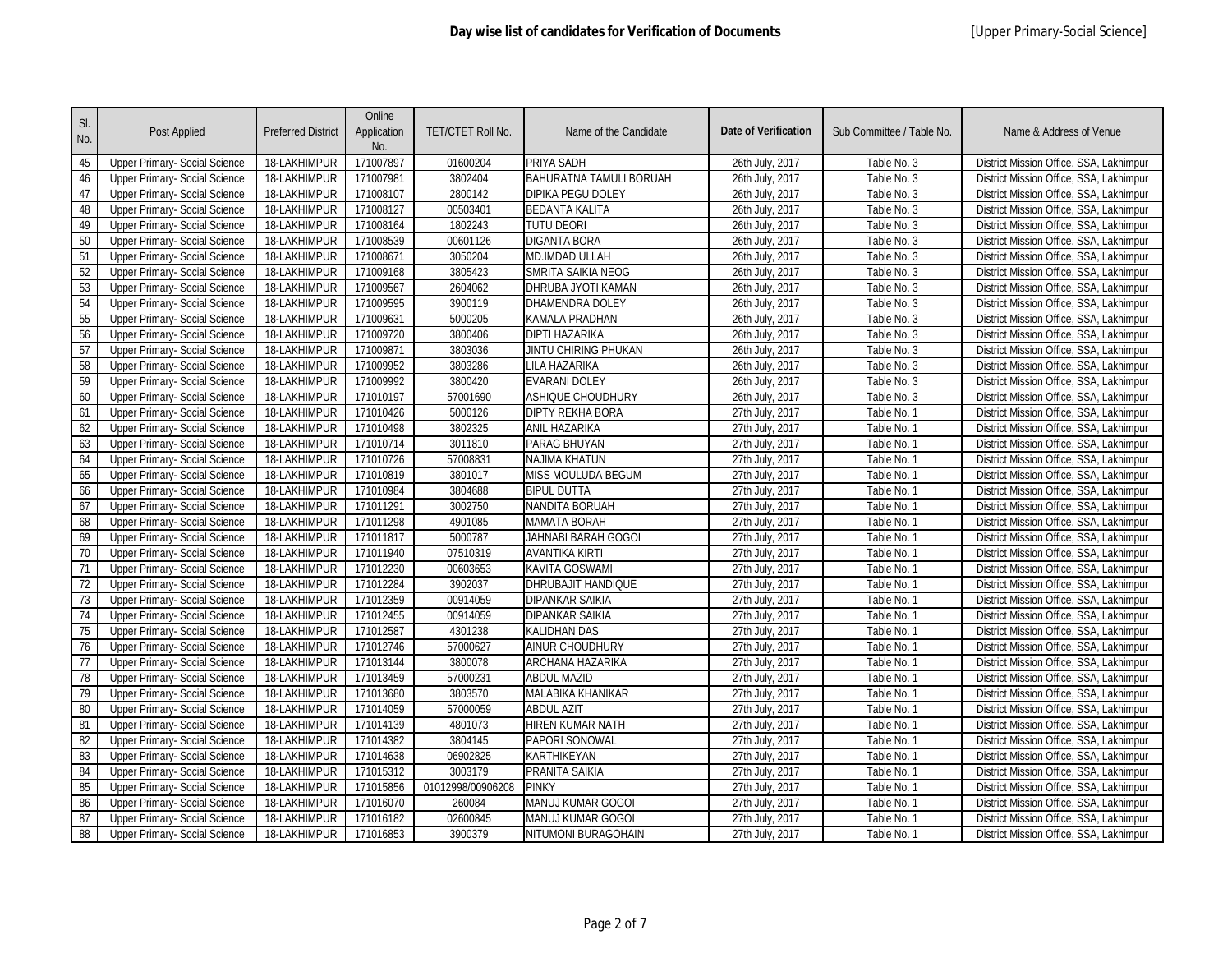| SI.<br>No. | Post Applied                         | <b>Preferred District</b> | Online<br>Application<br>No. | TET/CTET Roll No. | Name of the Candidate       | <b>Date of Verification</b> | Sub Committee / Table No. | Name & Address of Venue                 |
|------------|--------------------------------------|---------------------------|------------------------------|-------------------|-----------------------------|-----------------------------|---------------------------|-----------------------------------------|
| 89         | Upper Primary- Social Science        | 18-LAKHIMPUR              | 171017403                    | 3805202           | TUNMONI SAIKIA              | 27th July, 2017             | Table No. 1               | District Mission Office, SSA, Lakhimpur |
| 90         | <b>Upper Primary- Social Science</b> | 18-LAKHIMPUR              | 171017575                    | 3800451           | <b>GITALI SAIKIA</b>        | 27th July, 2017             | Table No. 1               | District Mission Office, SSA, Lakhimpur |
| 91         | Upper Primary- Social Science        | 18-LAKHIMPUR              | 171017802                    | 3801775           | RUPJYOTI PACHANI            | 27th July, 2017             | Table No. 1               | District Mission Office, SSA, Lakhimpur |
| 92         | Upper Primary- Social Science        | 18-LAKHIMPUR              | 171018808                    | 3002561           | KARABI BHUYAN               | 27th July, 2017             | Table No. 1               | District Mission Office, SSA, Lakhimpur |
| 93         | <b>Upper Primary- Social Science</b> | 18-LAKHIMPUR              | 171019165                    | 4002758           | RUMI BORAH                  | 27th July, 2017             | Table No. 1               | District Mission Office, SSA, Lakhimpur |
| 94         | Upper Primary- Social Science        | 18-LAKHIMPUR              | 171019669                    | 3801951           | <b>DHARMA KANTA PHUKAN</b>  | 27th July, 2017             | Table No. 1               | District Mission Office, SSA, Lakhimpur |
| 95         | Upper Primary- Social Science        | 18-LAKHIMPUR              | 171019888                    | 5000046           | BHARATI HAZARIKA            | 27th July, 2017             | Table No. 1               | District Mission Office, SSA, Lakhimpur |
| 96         | Upper Primary- Social Science        | 18-LAKHIMPUR              | 171020228                    | 3802457           | <b>BHAGYAWATI BORGOHAIN</b> | 27th July, 2017             | Table No. 1               | District Mission Office, SSA, Lakhimpur |
| 97         | Upper Primary- Social Science        | 18-LAKHIMPUR              | 171021270                    | 3551163           | <b>SANGKAR BARO</b>         | 27th July, 2017             | Table No. 1               | District Mission Office, SSA, Lakhimpur |
| 98         | <b>Upper Primary- Social Science</b> | 18-LAKHIMPUR              | 171021619                    | 4800885           | RASHMI REKHA SAIKIA         | 27th July, 2017             | Table No. 1               | District Mission Office, SSA, Lakhimpur |
| 99         | Upper Primary- Social Science        | 18-LAKHIMPUR              | 171021781                    | 1400618           | PAPULI KUMBANG              | 27th July, 2017             | Table No. 1               | District Mission Office, SSA, Lakhimpur |
| 100        | Upper Primary- Social Science        | 18-LAKHIMPUR              | 171022171                    | 5000754           | DINESH DOLEY                | 27th July, 2017             | Table No. 1               | District Mission Office, SSA, Lakhimpur |
| 101        | Upper Primary- Social Science        | 18-LAKHIMPUR              | 171022533                    | 3801887           | <b>SANJAY NEWAR</b>         | 27th July, 2017             | Table No. 1               | District Mission Office, SSA, Lakhimpur |
| 102        | Upper Primary- Social Science        | 18-LAKHIMPUR              | 171023098                    | 3050297           | PULIN CHANDRA BORAH         | 27th July, 2017             | Table No. 1               | District Mission Office, SSA, Lakhimpur |
| 103        | Upper Primary- Social Science        | 18-LAKHIMPUR              | 171023237                    | 3901499           | PINKI BARUAH HAZARIKA       | 27th July, 2017             | Table No. 1               | District Mission Office, SSA, Lakhimpur |
| 104        | Upper Primary- Social Science        | 18-LAKHIMPUR              | 171023263                    | 37000115          | HAMIDUL ISLAM               | 27th July, 2017             | Table No. 1               | District Mission Office, SSA, Lakhimpur |
| 105        | <b>Upper Primary- Social Science</b> | 18-LAKHIMPUR              | 171023402                    | 3803874           | <b>MIRA DEVI</b>            | 27th July, 2017             | Table No. 1               | District Mission Office, SSA, Lakhimpur |
| 106        | Upper Primary- Social Science        | 18-LAKHIMPUR              | 171023659                    | 3900507           | RUPALI DUTTA                | 27th July, 2017             | Table No. 1               | District Mission Office, SSA, Lakhimpur |
| 107        | Upper Primary- Social Science        | 18-LAKHIMPUR              | 171023785                    | 3550773           | RASASMITA THAKURIA          | 27th July, 2017             | Table No. 1               | District Mission Office, SSA, Lakhimpur |
| 108        | Upper Primary- Social Science        | 18-LAKHIMPUR              | 171024203                    | 4900661           | <b>SANKAR BOMJAN</b>        | 27th July, 2017             | Table No. 1               | District Mission Office, SSA, Lakhimpur |
| 109        | <b>Upper Primary- Social Science</b> | 18-LAKHIMPUR              | 171024799                    | 5000579           | <b>SWARNA KUTUM</b>         | 27th July, 2017             | Table No. 1               | District Mission Office, SSA, Lakhimpur |
| 110        | Upper Primary- Social Science        | 18-LAKHIMPUR              | 171024988                    | 4003115           | PRIYANKA SARMA              | 27th July, 2017             | Table No. 1               | District Mission Office, SSA, Lakhimpur |
| 111        | <b>Upper Primary- Social Science</b> | 18-LAKHIMPUR              | 171025675                    | 3800998           | JYOTIMONI HAZARIKA          | 27th July, 2017             | Table No. 1               | District Mission Office, SSA, Lakhimpur |
| 112        | Upper Primary- Social Science        | 18-LAKHIMPUR              | 171026022                    | 3801506           | PRANJIT BORPATRA            | 27th July, 2017             | Table No. 1               | District Mission Office, SSA, Lakhimpur |
| 113        | <b>Upper Primary- Social Science</b> | 18-LAKHIMPUR              | 171026818                    | 5000810           | JYOTSNA NEOG RAJKHOWA       | 27th July, 2017             | Table No. 1               | District Mission Office, SSA, Lakhimpur |
| 114        | Upper Primary- Social Science        | 18-LAKHIMPUR              | 171026948                    | 5000245           | MANALISHA BHUYAN            | 27th July, 2017             | Table No. 1               | District Mission Office, SSA, Lakhimpur |
| 115        | Upper Primary- Social Science        | 18-LAKHIMPUR              | 171027111                    | 1303504           | UJJWAL BURAGOHAIN           | 27th July, 2017             | Table No. 1               | District Mission Office, SSA, Lakhimpur |
| 116        | <b>Upper Primary- Social Science</b> | 18-LAKHIMPUR              | 171027122                    | 3801966           | <b>HEMANTA CHUTIA</b>       | 27th July, 2017             | Table No. 1               | District Mission Office, SSA, Lakhimpur |
| 117        | Upper Primary- Social Science        | 18-LAKHIMPUR              | 171027154                    | 3801342           | NITAI CHANDRA PAUL          | 27th July, 2017             | Table No. 1               | District Mission Office, SSA, Lakhimpur |
| 118        | <b>Upper Primary- Social Science</b> | 18-LAKHIMPUR              | 171027299                    | 3900963           | HIRAN JYOTI SAIKIA          | 27th July, 2017             | Table No. 1               | District Mission Office, SSA, Lakhimpur |
| 119        | Upper Primary- Social Science        | 18-LAKHIMPUR              | 171027305                    | 5001195           | <b>MILTON HANDIQUE</b>      | 27th July, 2017             | Table No. 1               | District Mission Office, SSA, Lakhimpur |
| 120        | Upper Primary- Social Science        | 18-LAKHIMPUR              | 171027659                    | 2604206           | LALIT SHAHU                 | 27th July, 2017             | Table No. 1               | District Mission Office, SSA, Lakhimpur |
| 121        | Upper Primary- Social Science        | 18-LAKHIMPUR              | 171027809                    | 2801058           | MRIDUSMITA SAIKIA           | 27th July, 2017             | Table No. 2               | District Mission Office, SSA, Lakhimpur |
| 122        | <b>Upper Primary- Social Science</b> | 18-LAKHIMPUR              | 171027874                    | 4900651           | <b>SANGITA BORA</b>         | 27th July, 2017             | Table No. 2               | District Mission Office, SSA, Lakhimpur |
| 123        | Upper Primary- Social Science        | 18-LAKHIMPUR              | 171027925                    | 2800766           | BIPUL KUMAR SAIKIA          | 27th July, 2017             | Table No. 2               | District Mission Office, SSA, Lakhimpur |
| 124        | <b>Upper Primary- Social Science</b> | 18-LAKHIMPUR              | 171028072                    | 4300505           | RANA DEV DAS                | 27th July, 2017             | Table No. 2               | District Mission Office, SSA, Lakhimpur |
| 125        | Upper Primary- Social Science        | 18-LAKHIMPUR              | 171028391                    | 3801715           | RINKUMONI BHUYAN            | 27th July, 2017             | Table No. 2               | District Mission Office, SSA, Lakhimpur |
| 126        | <b>Upper Primary- Social Science</b> | 18-LAKHIMPUR              | 171028535                    | 3800666           | JYOTIMONI BORAH             | 27th July, 2017             | Table No. 2               | District Mission Office, SSA, Lakhimpur |
| 127        | Upper Primary- Social Science        | 18-LAKHIMPUR              | 171028567                    | 2602089           | <b>URMILA DAS</b>           | 27th July, 2017             | Table No. 2               | District Mission Office, SSA, Lakhimpur |
| 128        | Upper Primary- Social Science        | 18-LAKHIMPUR              | 171028587                    | 3800708           | <b>KARABI GOGOI</b>         | 27th July, 2017             | Table No. 2               | District Mission Office, SSA, Lakhimpur |
| 129        | Upper Primary- Social Science        | 18-LAKHIMPUR              | 171028590                    | 3901205           | <b>MINTU GOGOI</b>          | 27th July, 2017             | Table No. 2               | District Mission Office, SSA, Lakhimpur |
| 130        | Upper Primary- Social Science        | 18-LAKHIMPUR              | 171028637                    | 5000959           | PALI HAZARIKA               | 27th July, 2017             | Table No. 2               | District Mission Office, SSA, Lakhimpur |
| 131        | Upper Primary- Social Science        | 18-LAKHIMPUR              | 171028717                    | 4900469           | NIBEDITA SARKAR             | 27th July, 2017             | Table No. 2               | District Mission Office, SSA, Lakhimpur |
| 132        | <b>Upper Primary- Social Science</b> | 18-LAKHIMPUR              | 171029037                    | 57009693          | <b>NURUL AMIN</b>           | 27th July, 2017             | Table No. 2               | District Mission Office, SSA, Lakhimpur |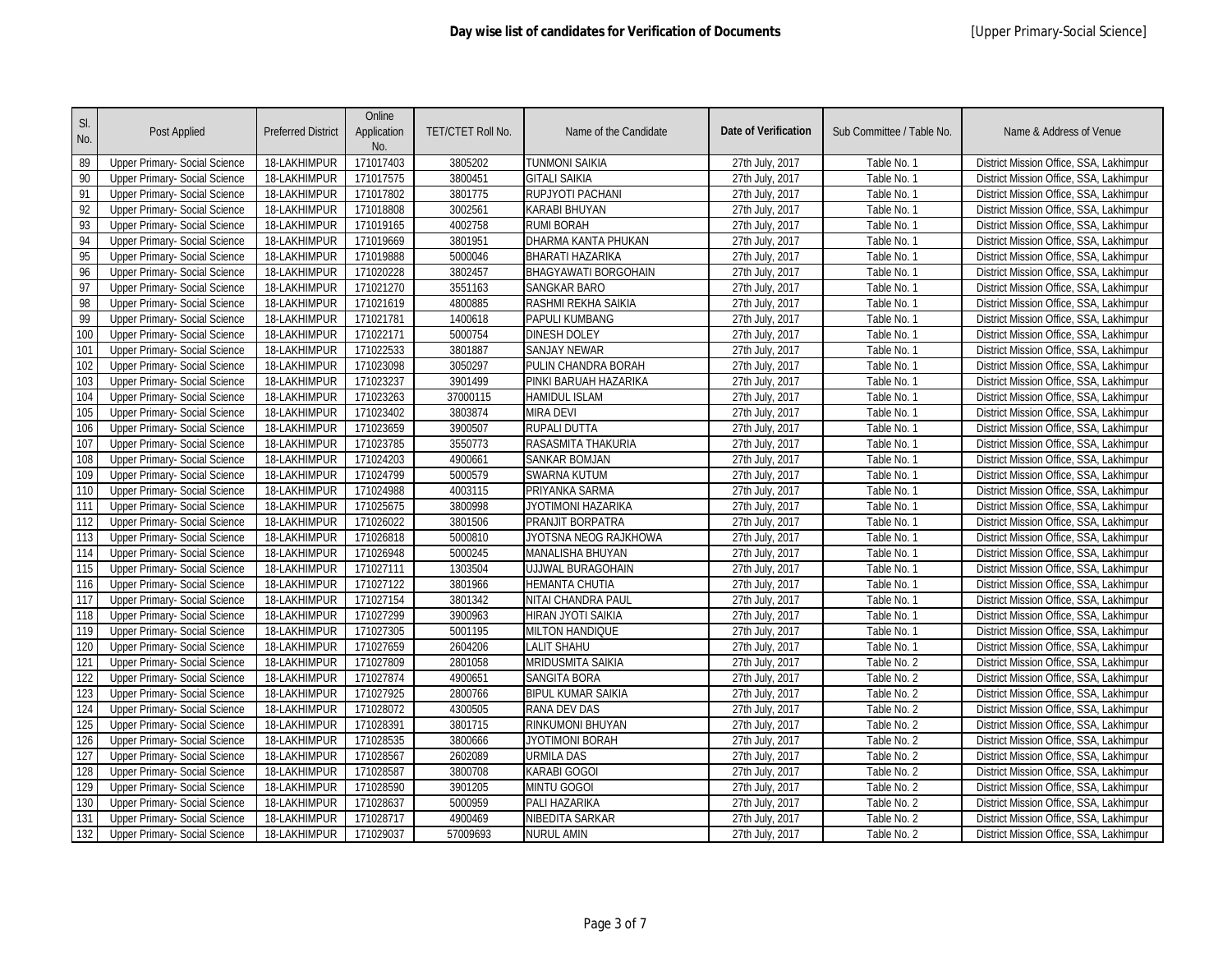| SI.<br>No. | Post Applied                         | <b>Preferred District</b> | Online<br>Application<br>No. | TET/CTET Roll No. | Name of the Candidate    | <b>Date of Verification</b> | Sub Committee / Table No. | Name & Address of Venue                 |
|------------|--------------------------------------|---------------------------|------------------------------|-------------------|--------------------------|-----------------------------|---------------------------|-----------------------------------------|
| 133        | <b>Upper Primary- Social Science</b> | 18-LAKHIMPUR              | 171029100                    | 06844223          | <b>SOMDUTT LAKHWAL</b>   | 27th July, 2017             | Table No. 2               | District Mission Office, SSA, Lakhimpur |
| 134        | <b>Upper Primary- Social Science</b> | 18-LAKHIMPUR              | 171029247                    | 06001588          | PALLOBI BORAH            | 27th July, 2017             | Table No. 2               | District Mission Office, SSA, Lakhimpur |
| 135        | Upper Primary- Social Science        | 18-LAKHIMPUR              | 171029270                    | 3900432           | PRATIMA SUT              | 27th July, 2017             | Table No. 2               | District Mission Office, SSA, Lakhimpur |
| 136        | Upper Primary- Social Science        | 18-LAKHIMPUR              | 171029363                    | 3802382           | ARUP KUMAR DEURI         | 27th July, 2017             | Table No. 2               | District Mission Office, SSA, Lakhimpur |
| 137        | Upper Primary- Social Science        | 18-LAKHIMPUR              | 171029635                    | 3800407           | <b>DULAL BHUYAN</b>      | 27th July, 2017             | Table No. 2               | District Mission Office, SSA, Lakhimpur |
| 138        | Upper Primary- Social Science        | 18-LAKHIMPUR              | 171029788                    | 3900402           | PARISMITA KONWAR         | 27th July, 2017             | Table No. 2               | District Mission Office, SSA, Lakhimpur |
| 139        | Upper Primary- Social Science        | 18-LAKHIMPUR              | 171029871                    | 2801578           | SRI RAJKAPOOR PATIR      | 27th July, 2017             | Table No. 2               | District Mission Office, SSA, Lakhimpur |
| 140        | Upper Primary- Social Science        | 18-LAKHIMPUR              | 171029879                    | 4901325           | <b>ANJAN KUMAR DAS</b>   | 27th July, 2017             | Table No. 2               | District Mission Office, SSA, Lakhimpur |
| 141        | Upper Primary- Social Science        | 18-LAKHIMPUR              | 171030383                    | 4901129           | MONALISHA OZAH BORAH     | 27th July, 2017             | Table No. 2               | District Mission Office, SSA, Lakhimpur |
| 142        | Upper Primary- Social Science        | 18-LAKHIMPUR              | 171030695                    | 3900268           | <b>MAMON GOGOI</b>       | 27th July, 2017             | Table No. 2               | District Mission Office, SSA, Lakhimpur |
| 143        | Upper Primary- Social Science        | 18-LAKHIMPUR              | 171030805                    | 3803256           | LAKHIMAI DAS             | 27th July, 2017             | Table No. 2               | District Mission Office, SSA, Lakhimpur |
| 144        | Upper Primary- Social Science        | 18-LAKHIMPUR              | 171030894                    | 3800210           | BIPUL KONWAR             | 27th July, 2017             | Table No. 2               | District Mission Office, SSA, Lakhimpur |
| 145        | Upper Primary- Social Science        | 18-LAKHIMPUR              | 171030999                    | 3801196           | <b>MRINALI SAIKIA</b>    | 27th July, 2017             | Table No. 2               | District Mission Office, SSA, Lakhimpur |
| 146        | Upper Primary- Social Science        | 18-LAKHIMPUR              | 171031054                    | 3802858           | <b>GIRINDRA RAUT</b>     | 27th July, 2017             | Table No. 2               | District Mission Office, SSA, Lakhimpur |
| 147        | Upper Primary- Social Science        | 18-LAKHIMPUR              | 171031126                    | 3800704           | KARABI BARHOI SATOLA     | 27th July, 2017             | Table No. 2               | District Mission Office, SSA, Lakhimpur |
| 148        | Upper Primary- Social Science        | 18-LAKHIMPUR              | 171031146                    | 3801068           | <b>MITALI BORGOHAIN</b>  | 27th July, 2017             | Table No. 2               | District Mission Office, SSA, Lakhimpur |
| 149        | Upper Primary- Social Science        | 18-LAKHIMPUR              | 171031163                    | 2800798           | <b>CHAPALA BORA</b>      | 27th July, 2017             | Table No. 2               | District Mission Office, SSA, Lakhimpur |
| 150        | Upper Primary- Social Science        | 18-LAKHIMPUR              | 171031358                    | 57002295          | <b>BASUDEV SARMAH</b>    | 27th July, 2017             | Table No. 2               | District Mission Office, SSA, Lakhimpur |
| 151        | Upper Primary- Social Science        | 18-LAKHIMPUR              | 171031599                    | 4900613           | <b>RIMI DAS</b>          | 27th July, 2017             | Table No. 2               | District Mission Office, SSA, Lakhimpur |
| 152        | Upper Primary- Social Science        | 18-LAKHIMPUR              | 171032127                    | 4901236           | PRATISHA DEVI            | 27th July, 2017             | Table No. 2               | District Mission Office, SSA, Lakhimpur |
| 153        | <b>Upper Primary- Social Science</b> | 18-LAKHIMPUR              | 171032182                    | 2800379           | <b>NITU KHANIKAR</b>     | 27th July, 2017             | Table No. 2               | District Mission Office, SSA, Lakhimpur |
| 154        | Upper Primary- Social Science        | 18-LAKHIMPUR              | 171032265                    | 3540432           | <b>MD ABDUL BATIN</b>    | 27th July, 2017             | Table No. 2               | District Mission Office, SSA, Lakhimpur |
| 155        | <b>Upper Primary- Social Science</b> | 18-LAKHIMPUR              | 171032300                    | 5000464           | RUBI BARUAH              | 27th July, 2017             | Table No. 2               | District Mission Office, SSA, Lakhimpur |
| 156        | Upper Primary- Social Science        | 18-LAKHIMPUR              | 171032374                    | 3801371           | PABITRA KONWAR           | 27th July, 2017             | Table No. 2               | District Mission Office, SSA, Lakhimpur |
| 157        | <b>Upper Primary- Social Science</b> | 18-LAKHIMPUR              | 171032411                    | 3801409           | PAPU HAZARIKA            | 27th July, 2017             | Table No. 2               | District Mission Office, SSA, Lakhimpur |
| 158        | Upper Primary- Social Science        | 18-LAKHIMPUR              | 171032620                    | 57006132          | KANAKLATA KAKATI         | 27th July, 2017             | Table No. 2               | District Mission Office, SSA, Lakhimpur |
| 159        | Upper Primary- Social Science        | 18-LAKHIMPUR              | 171032772                    | 57008111          | <b>MOFIZ UDDIN AHMED</b> | 27th July, 2017             | Table No. 2               | District Mission Office, SSA, Lakhimpur |
| 160        | <b>Upper Primary- Social Science</b> | 18-LAKHIMPUR              | 171032824                    | 3803051           | <b>JITU SAIKIA</b>       | 27th July, 2017             | Table No. 2               | District Mission Office, SSA, Lakhimpur |
| 161        | <b>Upper Primary- Social Science</b> | 18-LAKHIMPUR              | 171032938                    | 3009693           | SARAT GOGOI              | 27th July, 2017             | Table No. 2               | District Mission Office, SSA, Lakhimpur |
| 162        | Upper Primary- Social Science        | 18-LAKHIMPUR              | 171033002                    | 2800245           | LILA SARMAH              | 27th July, 2017             | Table No. 2               | District Mission Office, SSA, Lakhimpur |
| 163        | Upper Primary- Social Science        | 18-LAKHIMPUR              | 171033043                    | 4600398           | MOUSUMI KONWAR LAHON     | 27th July, 2017             | Table No. 2               | District Mission Office, SSA, Lakhimpur |
| 164        | Upper Primary- Social Science        | 18-LAKHIMPUR              | 171033104                    | 3800418           | <b>ERAWATI TAW</b>       | 27th July, 2017             | Table No. 2               | District Mission Office, SSA, Lakhimpur |
| 165        | Upper Primary- Social Science        | 18-LAKHIMPUR              | 171033141                    | 3000396           | <b>BARLIN PATIR</b>      | 27th July, 2017             | Table No. 2               | District Mission Office, SSA, Lakhimpur |
| 166        | <b>Upper Primary- Social Science</b> | 18-LAKHIMPUR              | 171033164                    | 3801618           | <b>RANJAN SAIKIA</b>     | 27th July, 2017             | Table No. 2               | District Mission Office, SSA, Lakhimpur |
| 167        | Upper Primary- Social Science        | 18-LAKHIMPUR              | 171033413                    | 3801741           | <b>RUBI SAIKIA</b>       | 27th July, 2017             | Table No. 2               | District Mission Office, SSA, Lakhimpur |
| 168        | <b>Upper Primary- Social Science</b> | 18-LAKHIMPUR              | 171033506                    | 3803101           | JURI GANDHIA             | 27th July, 2017             | Table No. 2               | District Mission Office, SSA, Lakhimpur |
| 169        | Upper Primary- Social Science        | 18-LAKHIMPUR              | 171033552                    | 3802112           | <b>TULAN SAIKIA</b>      | 27th July, 2017             | Table No. 2               | District Mission Office, SSA, Lakhimpur |
| 170        | Upper Primary- Social Science        | 18-LAKHIMPUR              | 171033556                    | 3801282           | NAVA BORUAH              | 27th July, 2017             | Table No. 2               | District Mission Office, SSA, Lakhimpur |
| 171        | Upper Primary- Social Science        | 18-LAKHIMPUR              | 171033561                    | 3801862           | <b>SRHI BROJEN BORAH</b> | 27th July, 2017             | Table No. 2               | District Mission Office, SSA, Lakhimpur |
| 172        | Upper Primary- Social Science        | 18-LAKHIMPUR              | 171033796                    | 00501415          | RIKU SAHU                | 27th July, 2017             | Table No. 2               | District Mission Office, SSA, Lakhimpur |
| 173        | Upper Primary- Social Science        | 18-LAKHIMPUR              | 171034051                    | 4900490           | PABITRA BORAH            | 27th July, 2017             | Table No. 2               | District Mission Office, SSA, Lakhimpur |
| 174        | Upper Primary- Social Science        | 18-LAKHIMPUR              | 171034079                    | 3801984           | LABA RAM BORAH           | 27th July, 2017             | Table No. 2               | District Mission Office, SSA, Lakhimpur |
| 175        | Upper Primary- Social Science        | 18-LAKHIMPUR              | 171034152                    | 3801186           | <b>MRS MANIKA PHUKAN</b> | 27th July, 2017             | Table No. 2               | District Mission Office, SSA, Lakhimpur |
| 176        | <b>Upper Primary- Social Science</b> | 18-LAKHIMPUR              | 171034179                    | 4103819           | <b>MAMU SARMAH</b>       | 27th July, 2017             | Table No. 2               | District Mission Office, SSA, Lakhimpur |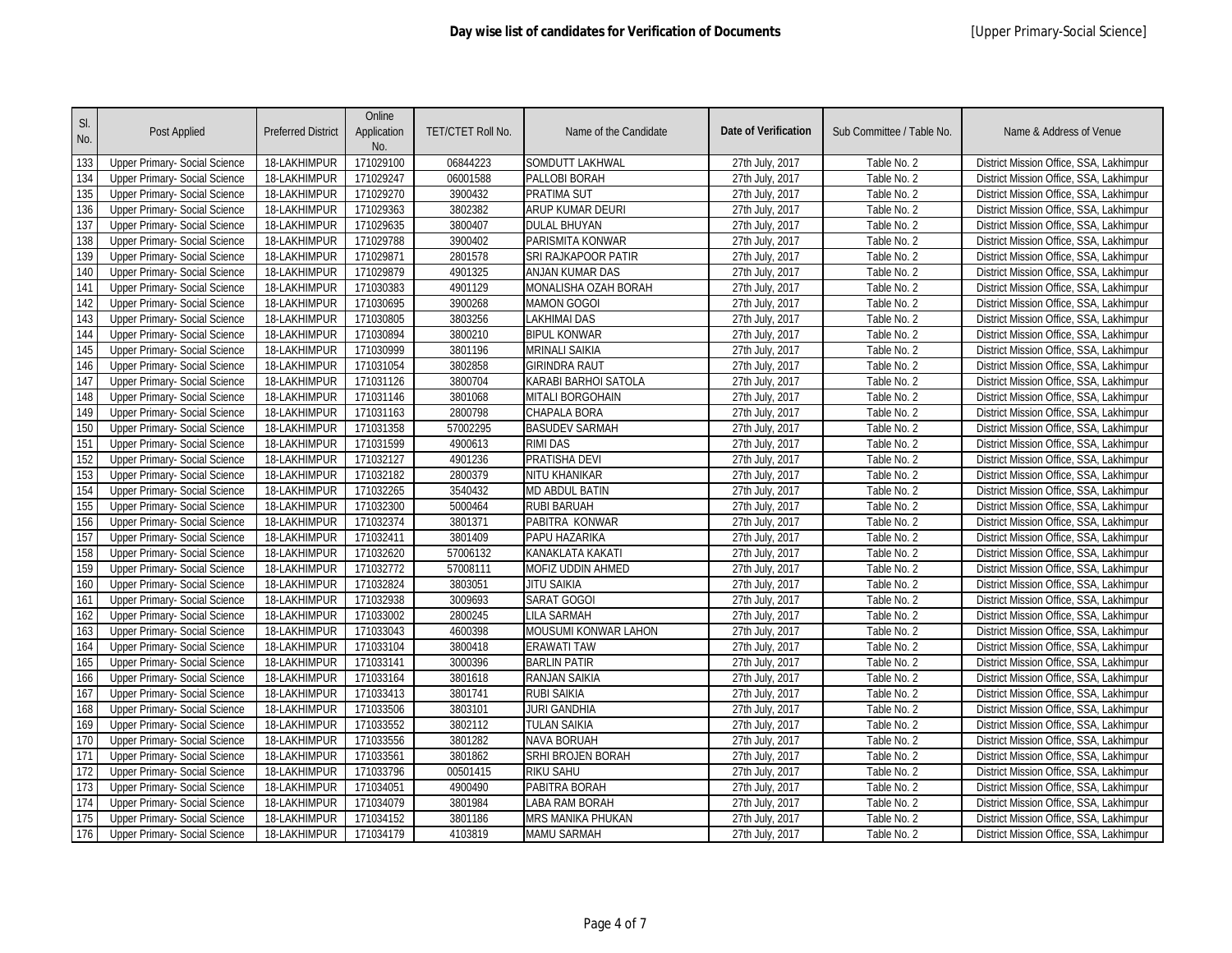| SI.<br>No. | Post Applied                                                   | <b>Preferred District</b>    | Online<br>Application<br>No. | TET/CTET Roll No.   | Name of the Candidate         | <b>Date of Verification</b>        | Sub Committee / Table No.  | Name & Address of Venue                                                            |
|------------|----------------------------------------------------------------|------------------------------|------------------------------|---------------------|-------------------------------|------------------------------------|----------------------------|------------------------------------------------------------------------------------|
| 177        | Upper Primary- Social Science                                  | 18-LAKHIMPUR                 | 171034284                    | 3801415             | PARAMANANDA BORAH             | 27th July, 2017                    | Table No. 2                | District Mission Office, SSA, Lakhimpur                                            |
| 178        | <b>Upper Primary- Social Science</b>                           | 18-LAKHIMPUR                 | 171034331                    | 3805095             | <b>SUBODH CHINTEY</b>         | 27th July, 2017                    | Table No. 2                | District Mission Office, SSA, Lakhimpur                                            |
| 179        | Upper Primary- Social Science                                  | 18-LAKHIMPUR                 | 171034349                    | 3804260             | PRAVAT BORUAH                 | 27th July, 2017                    | Table No. 2                | District Mission Office, SSA, Lakhimpur                                            |
| 180        | Upper Primary- Social Science                                  | 18-LAKHIMPUR                 | 171034630                    | 2801489             | RATUL KRISHNA NATH            | 27th July, 2017                    | Table No. 2                | District Mission Office, SSA, Lakhimpur                                            |
| 181        | <b>Upper Primary- Social Science</b>                           | 18-LAKHIMPUR                 | 171035140                    | 57003265            | DILDER REJA                   | 27th July, 2017                    | Table No. 3                | District Mission Office, SSA, Lakhimpur                                            |
| 182        | Upper Primary- Social Science                                  | 18-LAKHIMPUR                 | 171035186                    | 57012818            | SEIKH FORIDUDDIN AHMED        | 27th July, 2017                    | Table No. 3                | District Mission Office, SSA, Lakhimpur                                            |
| 183        | Upper Primary- Social Science                                  | 18-LAKHIMPUR                 | 171035198                    | 3900711             | <b>BALURAM TAID</b>           | 27th July, 2017                    | Table No. 3                | District Mission Office, SSA, Lakhimpur                                            |
| 184        | Upper Primary- Social Science                                  | 18-LAKHIMPUR                 | 171035202                    | 3802637             | <b>CHANUR BORAH</b>           | 27th July, 2017                    | Table No. 3                | District Mission Office, SSA, Lakhimpur                                            |
| 185        | Upper Primary- Social Science                                  | 18-LAKHIMPUR                 | 171035290                    | 3802398             | <b>BABUL BORAH</b>            | 27th July, 2017                    | Table No. 3                | District Mission Office, SSA, Lakhimpur                                            |
| 186        | <b>Upper Primary- Social Science</b>                           | 18-LAKHIMPUR                 | 171035349                    | 3900161             | HEMAPROVA CHETIA GOGOI        | 27th July, 2017                    | Table No. 3                | District Mission Office, SSA, Lakhimpur                                            |
| 187        | Upper Primary- Social Science                                  | 18-LAKHIMPUR                 | 171035383                    | 57002322            | BEDANTA PRASAD BORUAH         | 27th July, 2017                    | Table No. 3                | District Mission Office, SSA, Lakhimpur                                            |
| 188        | Upper Primary- Social Science                                  | 18-LAKHIMPUR                 | 171035503                    | 4900286             | ELINA GOHAIN                  | 27th July, 2017                    | Table No. 3                | District Mission Office, SSA, Lakhimpur                                            |
| 189        | Upper Primary- Social Science                                  | 18-LAKHIMPUR                 | 171035530                    | 00603653            | <b>KAVITA GOSWAMI</b>         | 27th July, 2017                    | Table No. 3                | District Mission Office, SSA, Lakhimpur                                            |
| 190        | Upper Primary- Social Science                                  | 18-LAKHIMPUR                 | 171035590                    | 3802337             | ANJAN KR GOGOI                | 27th July, 2017                    | Table No. 3                | District Mission Office, SSA, Lakhimpur                                            |
| 191        | Upper Primary- Social Science                                  | 18-LAKHIMPUR                 | 171035625                    | 4600496             | PARTHA PRATIM DUTTA           | 27th July, 2017                    | Table No. 3                | District Mission Office, SSA, Lakhimpur                                            |
| 192        | Upper Primary- Social Science                                  | 18-LAKHIMPUR                 | 171035679                    | 3901748             | BHADRA KUMAR KONCH            | 27th July, 2017                    | Table No. 3                | District Mission Office, SSA, Lakhimpur                                            |
| 193        | <b>Upper Primary- Social Science</b>                           | 18-LAKHIMPUR                 | 171035686                    | 3900812             | <b>CHAMPAK SAIKIA</b>         | 27th July, 2017                    | Table No. 3                | District Mission Office, SSA, Lakhimpur                                            |
| 194        | Upper Primary- Social Science                                  | 18-LAKHIMPUR                 | 171035692                    | 3800315             | DEEPA SARKAR DEY              | 27th July, 2017                    | Table No. 3                | District Mission Office, SSA, Lakhimpur                                            |
| 195        | Upper Primary- Social Science                                  | 18-LAKHIMPUR                 | 171035697                    | 57008856            | <b>NAJMA BEGUM</b>            | 27th July, 2017                    | Table No. 3                | District Mission Office, SSA, Lakhimpur                                            |
| 196        | Upper Primary- Social Science                                  | 18-LAKHIMPUR                 | 171035814                    | 01418165            | <b>ASHWANI KUMAR</b>          | 27th July, 2017                    | Table No. 3                | District Mission Office, SSA, Lakhimpur                                            |
| 197        | <b>Upper Primary- Social Science</b>                           | 18-LAKHIMPUR                 | 171035859                    | 3802013             | PUTUL BHUYAN                  | 27th July, 2017                    | Table No. 3                | District Mission Office, SSA, Lakhimpur                                            |
| 198        | Upper Primary- Social Science                                  | 18-LAKHIMPUR                 | 171035954                    | 3802081             | SWARNALI CHUTIA               | 27th July, 2017                    | Table No. 3                | District Mission Office, SSA, Lakhimpur                                            |
| 199        | <b>Upper Primary- Social Science</b>                           | 18-LAKHIMPUR                 | 171036022                    | 3802620             | CHABILAL UPADHYAY             | 27th July, 2017                    | Table No. 3                | District Mission Office, SSA, Lakhimpur                                            |
| 200        | Upper Primary- Social Science                                  | 18-LAKHIMPUR                 | 171036177                    | 3900413             | PRABHAT GOGOI                 | 27th July, 2017                    | Table No. 3                | District Mission Office, SSA, Lakhimpur                                            |
| 201        | <b>Upper Primary- Social Science</b>                           | 18-LAKHIMPUR                 | 171036269                    | 3801884             | RAJIB KONWAR                  | 27th July, 2017                    | Table No. 3                | District Mission Office, SSA, Lakhimpur                                            |
| 202        | Upper Primary- Social Science                                  | 18-LAKHIMPUR                 | 171036472                    | 2801027             | BINITA HAZARIKA               | 27th July, 2017                    | Table No. 3                | District Mission Office, SSA, Lakhimpur                                            |
| 203        | Upper Primary- Social Science                                  | 18-LAKHIMPUR                 | 171036672                    | 3800104             | <b>BANDANA DAS</b>            | 27th July, 2017                    | Table No. 3                | District Mission Office, SSA, Lakhimpur                                            |
| 204        | <b>Upper Primary- Social Science</b>                           | 18-LAKHIMPUR                 | 171036742                    | 3801103             | <b>MONIKUMAR DOLEY</b>        | 27th July, 2017                    | Table No. 3                | District Mission Office, SSA, Lakhimpur                                            |
| 205        | Upper Primary- Social Science                                  | 18-LAKHIMPUR                 | 171036783                    | 1400777             | SANJIB PATHORI                | 27th July, 2017                    | Table No. 3                | District Mission Office, SSA, Lakhimpur                                            |
| 206        | <b>Upper Primary- Social Science</b>                           | 18-LAKHIMPUR                 | 171036830                    | 57003639            | <b>FAIJUN NAHAR</b>           | 27th July, 2017                    | Table No. 3                | District Mission Office, SSA, Lakhimpur                                            |
| 207        | Upper Primary- Social Science                                  | 18-LAKHIMPUR                 | 171036866                    | 1302600             | NITU BORGOHAIN                | 27th July, 2017                    | Table No. 3                | District Mission Office, SSA, Lakhimpur                                            |
| 208        | Upper Primary- Social Science                                  | 18-LAKHIMPUR                 | 171036868                    | 3805379             | <b>NANDESWAR DEORI</b>        | 27th July, 2017                    | Table No. 3                | District Mission Office, SSA, Lakhimpur                                            |
| 209        | Upper Primary- Social Science                                  | 18-LAKHIMPUR                 | 171036917                    | 3800567             | JAYANTI SARKAR                | 27th July, 2017                    | Table No. 3                | District Mission Office, SSA, Lakhimpur                                            |
| 210        | <b>Upper Primary- Social Science</b>                           | 18-LAKHIMPUR                 | 171037051                    | 3802071             | <b>SUREN DUTTA</b>            | 27th July, 2017                    | Table No. 3                | District Mission Office, SSA, Lakhimpur                                            |
| 211<br>212 | Upper Primary- Social Science                                  | 18-LAKHIMPUR                 | 171037066                    | 3901430             | NIRANJAN SAIKIA               | 27th July, 2017                    | Table No. 3                | District Mission Office, SSA, Lakhimpur                                            |
|            | <b>Upper Primary- Social Science</b>                           | 18-LAKHIMPUR                 | 171037070                    | 4502164             | UTTAM KUMAR SAIKIA            | 27th July, 2017                    | Table No. 3                | District Mission Office, SSA, Lakhimpur                                            |
| 213        | Upper Primary- Social Science                                  | 18-LAKHIMPUR                 | 171037183                    | 3802033             | <b>SATYARUP DAS</b>           | 27th July, 2017                    | Table No. 3                | District Mission Office, SSA, Lakhimpur                                            |
| 214        | <b>Upper Primary- Social Science</b>                           | 18-LAKHIMPUR                 | 171037202                    | 57000527<br>3800761 | AFAZUDDIN AHMED               | 27th July, 2017                    | Table No. 3                | District Mission Office, SSA, Lakhimpur                                            |
| 215        | Upper Primary- Social Science                                  | 18-LAKHIMPUR                 | 171037220                    |                     | KUMUD BORAH                   | 27th July, 2017<br>27th July, 2017 | Table No. 3                | District Mission Office, SSA, Lakhimpur                                            |
| 216        | Upper Primary- Social Science                                  | 18-LAKHIMPUR                 | 171037247                    | 3800293             | DAMBARU GOGOI                 |                                    | Table No. 3                | District Mission Office, SSA, Lakhimpur                                            |
| 217        | Upper Primary- Social Science                                  | 18-LAKHIMPUR                 | 171037332                    | 2110200871          | <b>BRAJESH SINGH</b>          | 27th July, 2017                    | Table No. 3                | District Mission Office, SSA, Lakhimpur                                            |
| 218<br>219 | Upper Primary- Social Science<br>Upper Primary- Social Science | 18-LAKHIMPUR<br>18-LAKHIMPUR | 171037399<br>171037426       | 4301940<br>3800373  | YOGITA SHARMA<br>DIPAK SAIKIA | 27th July, 2017                    | Table No. 3<br>Table No. 3 | District Mission Office, SSA, Lakhimpur<br>District Mission Office, SSA, Lakhimpur |
|            |                                                                |                              |                              |                     |                               | 27th July, 2017                    |                            |                                                                                    |
| 220        | <b>Upper Primary- Social Science</b>                           | 18-LAKHIMPUR                 | 171037458                    | 3050321             | ROUSHANARA BEGUM              | 27th July, 2017                    | Table No. 3                | District Mission Office, SSA, Lakhimpur                                            |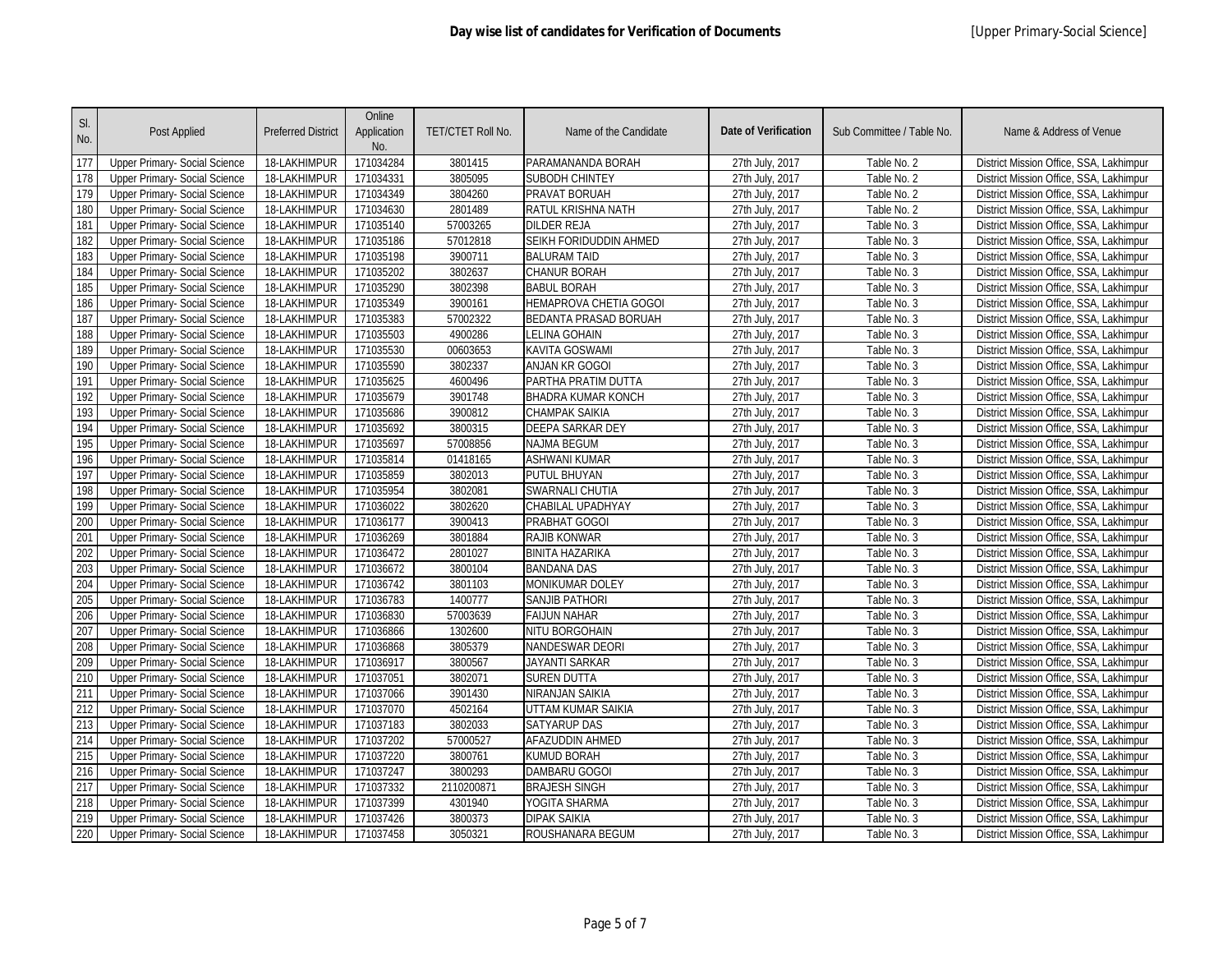| SI.<br>No. | Post Applied                         | <b>Preferred District</b> | Online<br>Application<br>No. | TET/CTET Roll No. | Name of the Candidate    | <b>Date of Verification</b> | Sub Committee / Table No. | Name & Address of Venue                 |
|------------|--------------------------------------|---------------------------|------------------------------|-------------------|--------------------------|-----------------------------|---------------------------|-----------------------------------------|
| 221        | Upper Primary- Social Science        | 18-LAKHIMPUR              | 171037482                    | 5000196           | JYOTIMONI RAJKHOWA       | 27th July, 2017             | Table No. 3               | District Mission Office, SSA, Lakhimpur |
| 222        | <b>Upper Primary- Social Science</b> | 18-LAKHIMPUR              | 171037691                    | 3901658           | RIJUMONI BHUYAN          | 27th July, 2017             | Table No. 3               | District Mission Office, SSA, Lakhimpur |
| 223        | <b>Upper Primary- Social Science</b> | 18-LAKHIMPUR              | 171037774                    | 3800041           | ANANDA DAS               | 27th July, 2017             | Table No. 3               | District Mission Office, SSA, Lakhimpur |
| 224        | Upper Primary- Social Science        | 18-LAKHIMPUR              | 171037777                    | 3006341           | <b>ANIMA GOGOI</b>       | 27th July, 2017             | Table No. 3               | District Mission Office, SSA, Lakhimpur |
| 225        | <b>Upper Primary- Social Science</b> | 18-LAKHIMPUR              | 171037811                    | 3801235           | <b>SONALI KAR</b>        | 27th July, 2017             | Table No. 3               | District Mission Office, SSA, Lakhimpur |
| 226        | Upper Primary- Social Science        | 18-LAKHIMPUR              | 171037824                    | 3009632           | <b>SANGEETA KONWAR</b>   | 27th July, 2017             | Table No. 3               | District Mission Office, SSA, Lakhimpur |
| 227        | Upper Primary- Social Science        | 18-LAKHIMPUR              | 171037856                    | 2801107           | MONJULA DEVI             | 27th July, 2017             | Table No. 3               | District Mission Office, SSA, Lakhimpur |
| 228        | <b>Upper Primary- Social Science</b> | 18-LAKHIMPUR              | 171037933                    | 1400011           | <b>ARMONI DOLEY</b>      | 27th July, 2017             | Table No. 3               | District Mission Office, SSA, Lakhimpur |
| 229        | Upper Primary- Social Science        | 18-LAKHIMPUR              | 171037967                    | 3802928           | HEMANTA SAIKIA           | 27th July, 2017             | Table No. 3               | District Mission Office, SSA, Lakhimpur |
| 230        | <b>Upper Primary- Social Science</b> | 18-LAKHIMPUR              | 171038040                    | 1400011           | ARMONI DOLEY             | 27th July, 2017             | Table No. 3               | District Mission Office, SSA, Lakhimpur |
| 231        | Upper Primary- Social Science        | 18-LAKHIMPUR              | 171038480                    | 3801008           | MISS MAMONI CHUTIA       | 27th July, 2017             | Table No. 3               | District Mission Office, SSA, Lakhimpur |
| 232        | Upper Primary- Social Science        | 18-LAKHIMPUR              | 171039170                    | 00809462          | SUKHWINDER SINGH         | 27th July, 2017             | Table No. 3               | District Mission Office, SSA, Lakhimpur |
| 233        | Upper Primary- Social Science        | 18-LAKHIMPUR              | 171039323                    | 3800734           | <b>KHIROD NATH</b>       | 27th July, 2017             | Table No. 3               | District Mission Office, SSA, Lakhimpur |
| 234        | Upper Primary- Social Science        | 18-LAKHIMPUR              | 171039383                    | 3001268           | HIRANJYOTI HAZARIKA      | 27th July, 2017             | Table No. 3               | District Mission Office, SSA, Lakhimpur |
| 235        | Upper Primary- Social Science        | 18-LAKHIMPUR              | 171039391                    | 3901578           | RAJIB BARUAH             | 27th July, 2017             | Table No. 3               | District Mission Office, SSA, Lakhimpur |
| 236        | Upper Primary- Social Science        | 18-LAKHIMPUR              | 171039687                    | 3800532           | ILIMONI SAIKIA           | 27th July, 2017             | Table No. 3               | District Mission Office, SSA, Lakhimpur |
| 237        | <b>Upper Primary- Social Science</b> | 18-LAKHIMPUR              | 171039995                    | 1400035           | <b>BIJU KUMAR TAYE</b>   | 27th July, 2017             | Table No. 3               | District Mission Office, SSA, Lakhimpur |
| 238        | Upper Primary- Social Science        | 18-LAKHIMPUR              | 171040028                    | 3803276           | LALIT KUMAR DOLEY        | 27th July, 2017             | Table No. 3               | District Mission Office, SSA, Lakhimpur |
| 239        | Upper Primary- Social Science        | 18-LAKHIMPUR              | 171040224                    | 54004699          | SHAHIDUR RAHMAN          | 27th July, 2017             | Table No. 3               | District Mission Office, SSA, Lakhimpur |
| 240        | Upper Primary- Social Science        | 18-LAKHIMPUR              | 171040544                    | 3900175           | JAGESWAR BARUAH          | 27th July, 2017             | Table No. 3               | District Mission Office, SSA, Lakhimpur |
| 241        | <b>Upper Primary- Social Science</b> | 18-LAKHIMPUR              | 171040737                    | 3803129           | KABITA BORA              | 28th July, 2017             | Table No. 1               | District Mission Office, SSA, Lakhimpur |
| 242        | Upper Primary- Social Science        | 18-LAKHIMPUR              | 171041070                    | 3802800           | <b>DIPANKAR BHARALI</b>  | 28th July, 2017             | Table No. 1               | District Mission Office, SSA, Lakhimpur |
| 243        | <b>Upper Primary- Social Science</b> | 18-LAKHIMPUR              | 171041467                    | 3802853           | <b>GAYATRI CHETRI</b>    | 28th July, 2017             | Table No. 1               | District Mission Office, SSA, Lakhimpur |
| 244        | Upper Primary- Social Science        | 18-LAKHIMPUR              | 171041470                    | 3803292           | Lipimoni Gogoi           | 28th July, 2017             | Table No. 1               | District Mission Office, SSA, Lakhimpur |
| 245        | <b>Upper Primary- Social Science</b> | 18-LAKHIMPUR              | 171041487                    | 1301293           | ARDE SWAR DOLEY          | 28th July, 2017             | Table No. 1               | District Mission Office, SSA, Lakhimpur |
| 246        | Upper Primary- Social Science        | 18-LAKHIMPUR              | 171041621                    | 3803328           | <b>MALAY DUTTA</b>       | 28th July, 2017             | Table No. 1               | District Mission Office, SSA, Lakhimpur |
| 247        | Upper Primary- Social Science        | 18-LAKHIMPUR              | 171041993                    | 5000204           | KAMAL SARMAH             | 28th July, 2017             | Table No. 1               | District Mission Office, SSA, Lakhimpur |
| 248        | <b>Upper Primary- Social Science</b> | 18-LAKHIMPUR              | 171042011                    | 3801832           | <b>SATRAJIT DEORI</b>    | 28th July, 2017             | Table No. 1               | District Mission Office, SSA, Lakhimpur |
| 249        | Upper Primary- Social Science        | 18-LAKHIMPUR              | 171042264                    | 2800431           | PRIYANKA PEGU            | 28th July, 2017             | Table No. 1               | District Mission Office, SSA, Lakhimpur |
| 250        | <b>Upper Primary- Social Science</b> | 18-LAKHIMPUR              | 171042333                    | 57010253          | PRARTHANA SAIKIA         | 28th July, 2017             | Table No. 1               | District Mission Office, SSA, Lakhimpur |
| 251        | Upper Primary- Social Science        | 18-LAKHIMPUR              | 171042393                    | 4504392           | SRI PANKAJ PROTIM SARMAH | 28th July, 2017             | Table No. 1               | District Mission Office, SSA, Lakhimpur |
| 252        | Upper Primary- Social Science        | 18-LAKHIMPUR              | 171042586                    | 2700744           | SHEWALI KACHARI          | 28th July, 2017             | Table No. 1               | District Mission Office, SSA, Lakhimpur |
| 253        | Upper Primary- Social Science        | 18-LAKHIMPUR              | 171042805                    | 2801338           | RUMI SAIKIA              | 28th July, 2017             | Table No. 1               | District Mission Office, SSA, Lakhimpur |
| 254        | <b>Upper Primary- Social Science</b> | 18-LAKHIMPUR              | 171042952                    | 5000267           | <b>MINAKSHEE PAUL</b>    | 28th July, 2017             | Table No. 1               | District Mission Office, SSA, Lakhimpur |
| 255        | Upper Primary- Social Science        | 18-LAKHIMPUR              | 171043118                    | 3900462           | <b>RAMEN DOLEY</b>       | 28th July, 2017             | Table No. 1               | District Mission Office, SSA, Lakhimpur |
| 256        | <b>Upper Primary- Social Science</b> | 18-LAKHIMPUR              | 171043213                    | 3805325           | <b>JULIE BARUAH</b>      | 28th July, 2017             | Table No. 1               | District Mission Office, SSA, Lakhimpur |
| 257        | Upper Primary- Social Science        | 18-LAKHIMPUR              | 171043276                    | 07505522          | RENUGADEVI D             | 28th July, 2017             | Table No. 1               | District Mission Office, SSA, Lakhimpur |
| 258        | <b>Upper Primary- Social Science</b> | 18-LAKHIMPUR              | 171043490                    | 3804666           | SHARAT BARUAH            | 28th July, 2017             | Table No. 1               | District Mission Office, SSA, Lakhimpur |
| 259        | Upper Primary- Social Science        | 18-LAKHIMPUR              | 171043509                    | 54003173          | MD MOSTOFA AHMED         | 28th July, 2017             | Table No. 1               | District Mission Office, SSA, Lakhimpur |
| 260        | Upper Primary- Social Science        | 18-LAKHIMPUR              | 171043570                    | 57008724          | MUZAHIDUL ISLAM          | 28th July, 2017             | Table No. 1               | District Mission Office, SSA, Lakhimpur |
| 261        | Upper Primary- Social Science        | 18-LAKHIMPUR              | 171043637                    | 3805009           | PREMANANDA PEGU          | 28th July, 2017             | Table No. 1               | District Mission Office, SSA, Lakhimpur |
| 262        | Upper Primary- Social Science        | 18-LAKHIMPUR              | 171043706                    | 57012210          | SAIDUR RAHMAN            | 28th July, 2017             | Table No. 1               | District Mission Office, SSA, Lakhimpur |
| 263        | Upper Primary- Social Science        | 18-LAKHIMPUR              | 171043728                    | 3802008           | PRANJAL BORAH            | 28th July, 2017             | Table No. 1               | District Mission Office, SSA, Lakhimpur |
| 264        | <b>Upper Primary- Social Science</b> | 18-LAKHIMPUR              | 171043751                    | 3900790           | <b>BIUTI BORAH</b>       | 28th July, 2017             | Table No. 1               | District Mission Office, SSA, Lakhimpur |